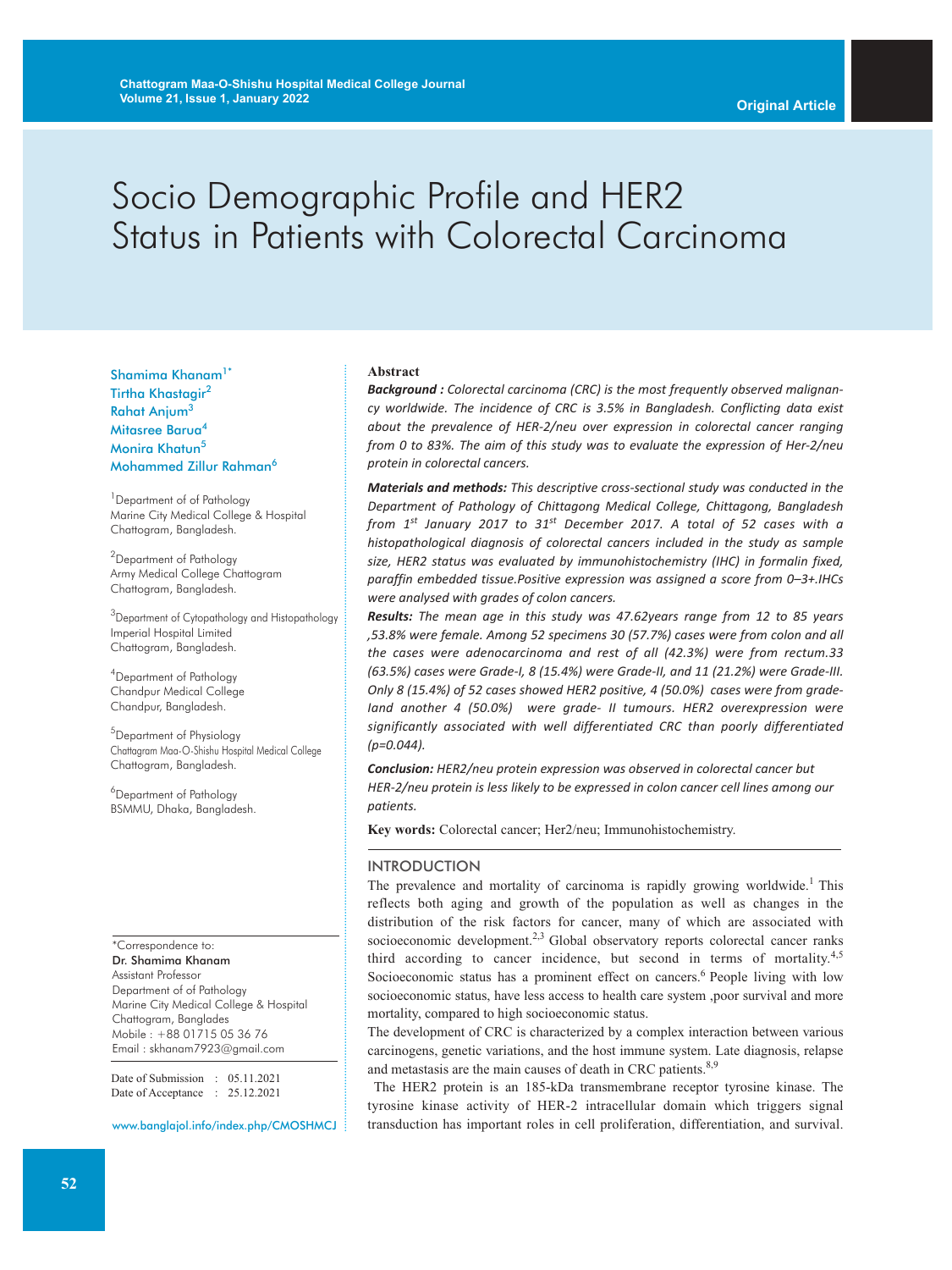Aberrant expression of HER2 triggers the abnormal activation of multiple downstream signal transduction pathways; resulting in increased cell proliferation and differentiation, decreased apoptosis, and enhanced tumor cell motility and angiogenesis. HER-2 over expression is mainly achieved through gene amplification, resulting in increased transcription of the gene, increasing HER-2 receptors on the cell membrane, and consequently, increasing cell proliferation. 10

The HER2/neu status is assessed immunhistochemically in combination with in situ hybridization using tumor tissue obtained through biopsy or resection. <sup>11</sup> It is a potential biomarker and therapeutic target in CRC.<sup>12</sup>

The aim of our study was to assess the influence of sociodemographic factors and Her-2 status in CRC in our population which might prove in future a useful prognostic factor with treatment and follow-up of colon cancer.

# MATERIALS AND METHODS

This descriptive cross-sectional study was carried out in the Department of Pathology of Chittagong Medical College, Chattogram, Bangladesh over a period of one year from 1st January 2017 to 31<sup>st</sup> December 2017. A total of 52 patients who underwent colonoscopic biopsy or colectomy, fulfilling the predefined criteria were studied with detailed documentation of their clinical account and Institutional Ethical Approval.

#### *Inclusion criteria*

Histopathologically diagnosed cases of colorectal carcinoma.The presence of scattered Paneth cells, neuroendocrine cells or small foci of squamous cell differentiation is compatible with the diagnosis of adenocarcinoma.

#### *Exclusion criteria*

Patients with nonepithelial colorectal malignancy, with prior malignancies, those who had received chemotherapy or radiation therapy for colorectal cancer prior to surgery and patients refused participation. Biopsies or specimens of colon and rectum for Histopathological examination received at the Department of Pathology of Chittagong Medical College with a diagnosis of colorectal carcinoma. Representative tissue blocks were taken, paraffin blocks were prepared and processed for H&E staining.

After getting the histopathological result, eligible patients were invited for participation in the study. After taking informed consent a brief sociodemographic history was taken from each patient. History regarding high dietary fat and carbohydrate, low fiber, smoking and alcohol consumption was recorded. Family history of colon, breast, ovarian carcinoma was also recorded. Then immunohistochemistry was done.

The scoring method for HER2 expression is based on the cell membrane staining pattern and is as follows:

- i) 3+: Positive HER2 expression, uniform intense membrane staining of more than 30% of invasive tumor cells
- ii) 2+: Equivocal for HER2 protein expression, complete membrane staining that is either nonuniform or weak in intensity but has circumferential distribution in at least 10% of cells

iii) 0 or 1+: Negative for HER2 protein expression.

Data was entered and analyzed using SPSS version 23. Finally, the influence of sociodemographic factors and Her-2 status in CRCwas assessed by Chi-square test.A p-value of < 0.05 was considered as significant.

#### RESULTS

The socio demographic profile of the patients, clinical feature, histopathological findings and HER2 status displayed below :-

**Table I** Distribution of the patients by their age groups (n=52)

| Age category    | <b>Frequency</b> (n) | <b>Percent</b> $(\%)$ |
|-----------------|----------------------|-----------------------|
| $\leq$ 30 years | 10                   | 19.2                  |
| 30-39 years     |                      | 13.5                  |
| $40-49$ years   | 4                    | 7.7                   |
| $50-59$ years   | 17                   | 32.7                  |
| $60-69$ years   | 9                    | 17.3                  |
| $>=70$ years    | 5                    | 9.6                   |
| Total           | 52                   | 100.0                 |

Table I showed that, majority 17(32.7%) of the study samples of colorectal carcinoma were between 50 to 59 years of age. About 20% of patients were bellow 30 years.

**Table II** Sociodemographic profile of study population

| <b>Gender</b>  | <b>Particulars</b> | <b>No. of Cases</b> | $\frac{0}{0}$ |
|----------------|--------------------|---------------------|---------------|
|                | Male               | 24                  | 53.80         |
|                | Female             | 28                  | 46.20         |
| Residence      | Rural              | 32                  | 61.5          |
|                | Urban              | 20                  | 38.5          |
| Monthly Income | High               | 4                   | 7.69          |
|                | Average            | 30                  | 57.69         |
|                | Below average      | 18                  | 34.61         |
| Religion       | Islam              | 37                  | 71.15         |
|                | Sanatan            | 15                  | 28.85         |
| Profession     | Housewife          | 28                  | 53.84         |
|                | Teacher            | 4                   | 7.69          |
|                | <b>Business</b>    | 9                   | 17.30         |
|                | Other Job          | 11                  | 21.15         |

Table II shows that the frequencies were higher among female below 50 years of age than male groups. However, the differences were not statistically significant (p>0.05). 38.5% patients were from urban area and 61.5% patients were from rural area. Most of them were housewife (53.84%) and from average (57.69%) soci-economic class.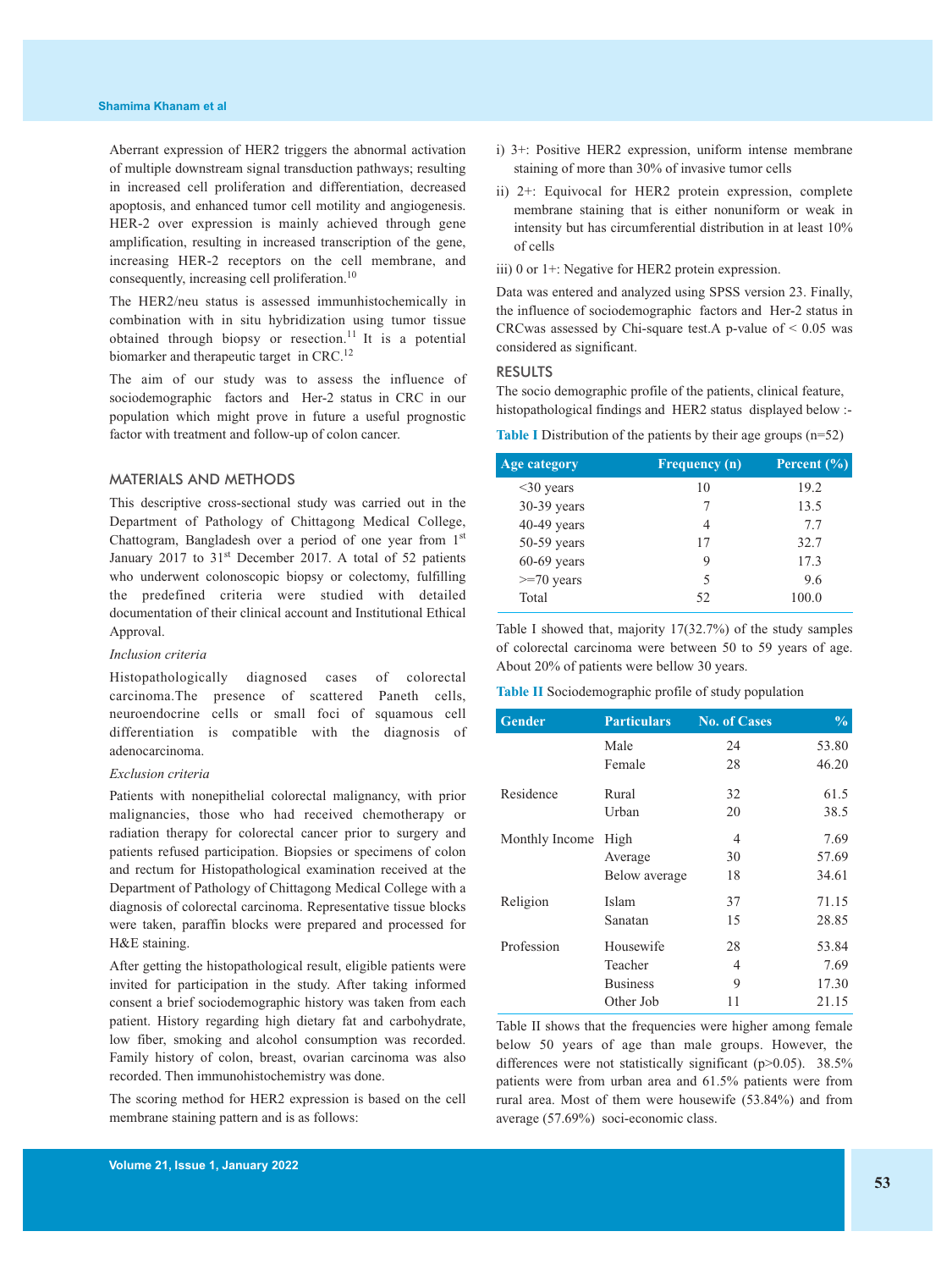Regarding dietary habit 67.3% patients reported taking of carbohydrate rich meal and rest of the patients reported intake of meat besides carbohydrate. Regarding clinical features of colorectal carcinoma 33(63.5%) patients had constipation and only 11(21.2%) patients reported per rectal bleeding during presentation. Out of 52 samples, 31 (59.62%) lesions were from colon and 21 (40.38%) were from rectum. All cases were diagnosed as adenocarcinoma by histopathopathological examination.

**Table III** Distribution of the patients by their lifestyle and dietary habits

| <b>Characteristics</b> |                         | (n) | <b>Frequency Percentage</b><br>(%) |
|------------------------|-------------------------|-----|------------------------------------|
| Smoking habit          | Yes                     | 24  | 46.2                               |
|                        | No                      | 28  | 53.8                               |
| Drinking alcohol       | Yes                     | 4   | 7.7                                |
|                        | No                      | 48  | 92.3                               |
| Dietary habit          | Rich in Carbohydrate    | 35  | 67.3                               |
|                        | Rich in protein and fat | 17  | 32.7                               |

Table III showed the distribution of the patients by their lifestyle and dietary habit. It showed that prevalence of smoking and alcohol intake was 24(46.2%) and 4(7.7%) respectively. Regarding dietary habit 35(67.3%) patients reported taking of carbohydrate rich meal and rest of the patients reported intake of meat besides carbohydrate.

**Table IV** HER2 status of colorectal adenocarcinoma in study patients (n=52)

| <b>HER 2 Status</b> | <b>HER 2 Score</b> |    |    | Frequency (n) Percentage (%) |
|---------------------|--------------------|----|----|------------------------------|
| Negative            |                    | 37 | 41 | 78.8                         |
|                     | 1+                 | 4  |    |                              |
| Borderline          | $2+$               | 3  | 3  | 5.8                          |
| Positive            | $3+$               | 8  |    | 15.4                         |
|                     | Total              |    | 52 | 100.0                        |

Immunohistochemical staining for HER2/neu was performed in all the 52 cases of CRC. Most of them 41 (78.8%) were HER-2 negative and in 8 (15.4%) cases, HER-2 positive immunostaining were detected. Rest of the 3 (5.8%) were borderline positive (Table IV).

**Table V** Association between HER2 status and family history of the patients(n=52)

| <b>Family history</b> |               |                 | <b>HER2</b> status | <b>Total</b>    |       |
|-----------------------|---------------|-----------------|--------------------|-----------------|-------|
|                       |               | <b>Negative</b> | <b>Borderline</b>  | <b>Positive</b> |       |
| Absent                | n             | 33              |                    |                 | 42    |
|                       | $\frac{0}{0}$ | 78.6%           | $2.4\%$            | $19.0\%$        | 80.8% |
| Present               | n             | 8               |                    | $\theta$        | 10    |
|                       | $\frac{0}{0}$ | 80.0%           | 20.0%              | $0.0\%$         | 19.2% |
|                       |               |                 |                    |                 |       |



Table V showed out of total 10, 8 with positive family history showed HER-2 negative status. The difference was statistically significant (p<0.05).



**Figure 1** Well Differentiated adenocarcinoma Grade-I x 400 (HER2 score 2+)



**Figure 2** Well Differentiated adenocarcinoma Grade-I x 200 (HER2 score 1+)



**Figure 3** Moderately Differentiated adenocarcinoma Grade-II x 200 (HER2 score 3+)



**Figure 4** Poorly Differentiated adenocarcinoma Grade-III x 200 (HER2 score" 0")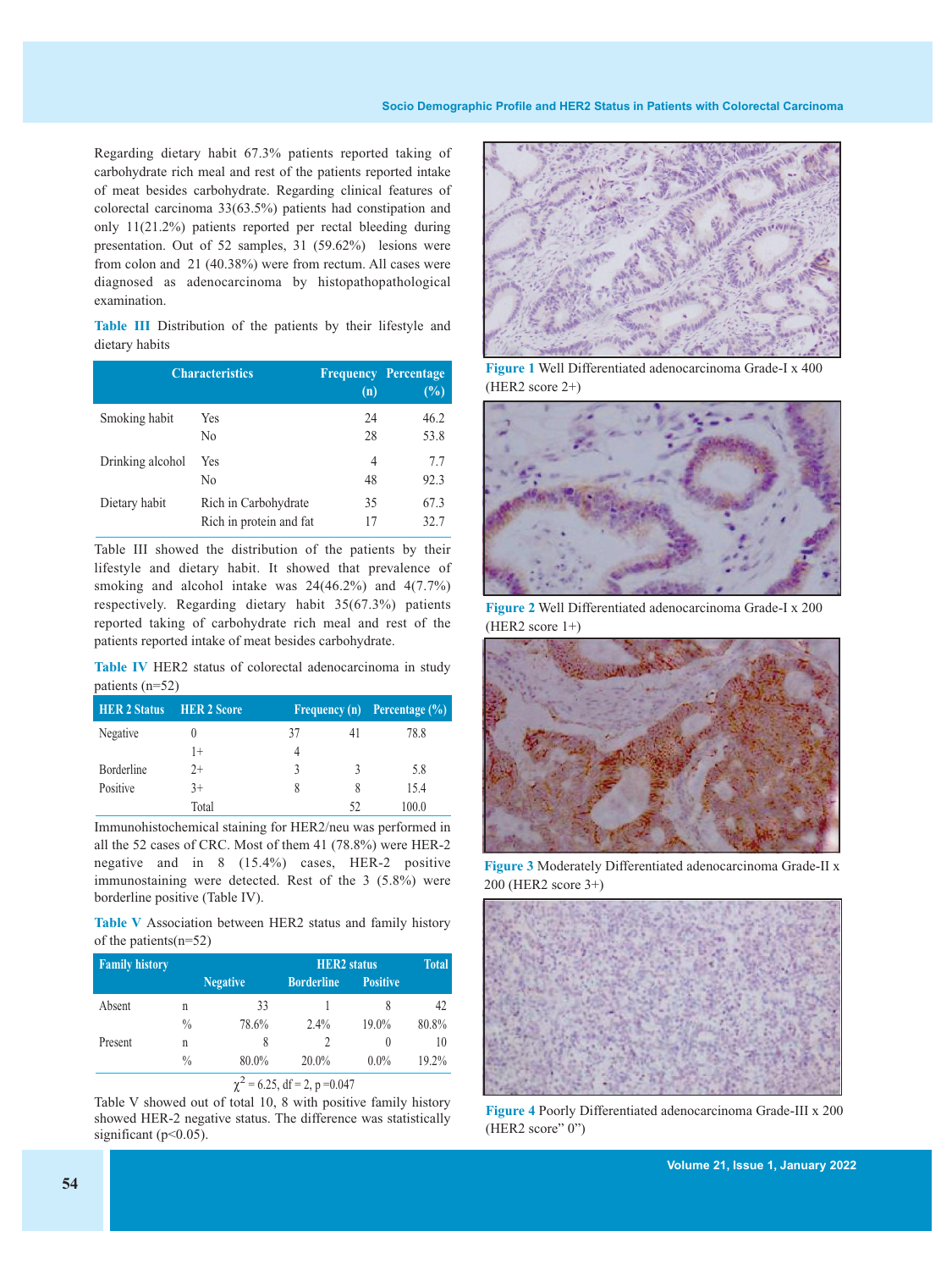#### **DISCUSSION**

In this study, 28(53.8%) of the cases were female and 24(46.2%) were male. The results are similar with the findings of Cressey et al but differ from the findings of Raza et al. who has reported slightly male predominance of CRC.<sup>13,14</sup> Peak incidence of colorectal cancer in this study was 50-59 years which is lower than that of western and other countries. 24 (46.2%) were smoker and 4(7.7%) were habituated to alcohol consumption. Courtney et al. showed 12% cases of colorectal cancer are related to smoking. 15

In this study most of the cases 30(57.69%) cases were from average socioeconomic condition, 18(34.61%) were poor and only 4(7.69%) from high socioeconomic status according to the patient statement. In Gopakumar et al showed that out of 100 cases 54% cases belonged to middle income range which is similar to this study.<sup>16</sup> This may be due to fact that patients attended at a government hospital and most of the people of average and poor socio economic conditions usually come here to get treatment.

Regarding personal habit of the patients out of 52 patients 24 (46.2%) were smoker and 4(7.7%) was habituated to alcohol consumption. Courtney et al showed 12% cases of colorectal cancer are related to smoking. The present study also showed tobacco smoking may be associated with CRC.<sup>17</sup>

In this study the positivity rate of HER2/neu in membranes was 15.4%. This findings are completely agreement with the findings of Elwy et al. (2012) where out of 50 specimens, 7  $(14%)$  were strongly positive (Score 3+).<sup>18</sup> A retrospective study was done by Suma et al where among 50 cases 24% cases were strongly positive. But according to Nathanson et al among 139 cases HER-2/neu overexpression was seen in 5 cases  $(3.6\%)$ .<sup>19,20</sup> A large cohort of CRC, the expression of HER-2/neu was reported in 81.8% patients.<sup>21</sup> These variations

can be attributed to multiple factors like, technical variability in the IHC performance (Differences in tissue fixation, processing, epitope retrieval, primary antibody, interpretation and reporting of pathologist, ununified and widely acceptable scoring systems for evaluation of HER2/neu expression) sample size, heterogeneity of study population, racial differences and varied experimental designs.

In this study out of 52 patient 10 (19.23%) had family history of colorectal carcinoma in first degree relatives. Neagoe et al showed 27.6% had family history which showed similarities with the present study. Out of total 10, 2 (20%) cases had HER-2 positive. The difference was statistically significant  $(p<0.05)$ <sup>22</sup>

We have now come across that HER-2/neu protein is less likely to expressed in colon cancer cell lines in our patients and the positive HER2 exhibits relatively distinct localization patterns in these tumors especially where the histological grade is low or moderate. Overexpression was found in some patients and this could be a guideline to new adjuvant therapy for these patients. More prospective analyses should be followed in our population, relating to its prognostic implication, where the serum and tissue levels of HER 2/neuinsociodemographically high risk and colorectal cancer patients might suggest an assessment of tumor burden in advanced disease.

# ACKNOWLEDGEMENT

We are grateful to my cauleagues, laboratory technologists and all the staffs of the Department of Pathology.

### **DISCLOSURE**

All the authors declared no competing interest.